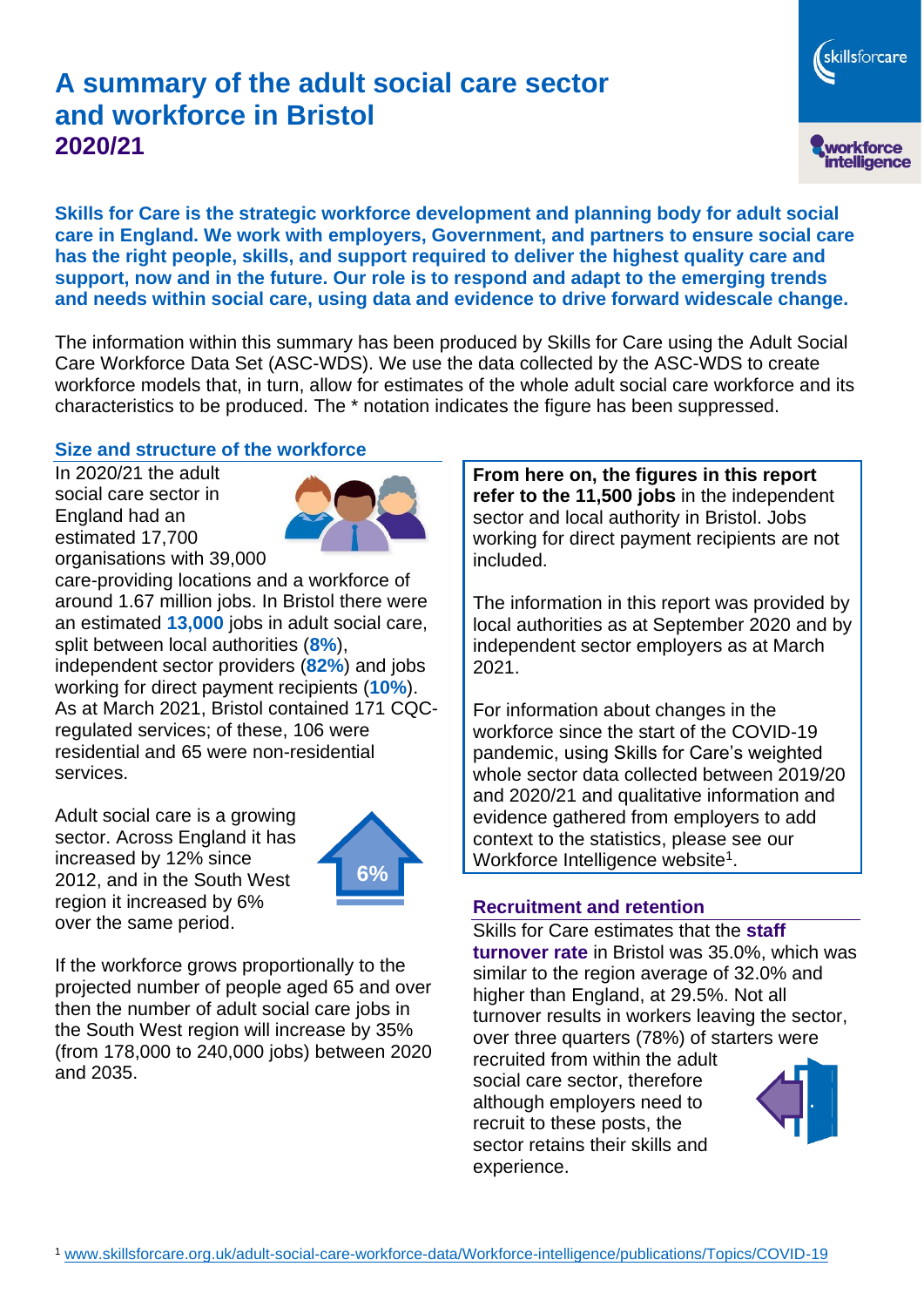Adult social care has an experienced 'core' of workers. Workers in Bristol had on average **8.0 years of experience in the sector** and 78% of the workforce had been working in the sector for at least three years.

Using both workforce intelligence evidence and our links with employers and stakeholders across England, we know that recruitment and retention is one of the largest issues faced by employers. We have many resources and tools available to help, for example the 'Values-based recruitment and retention toolkit'<sup>2</sup> and 'Seeing potential: widen your talent pool'. <sup>3</sup> For more information please visit: [www.skillsforcare.org.uk/recruitment-retention](http://www.skillsforcare.org.uk/recruitment-retention)

### **Employment information**

We estimate Bristol had **11,500** adult social care jobs employed in the local authority and independent sectors. These included 1000 managerial roles, 550 regulated professionals, 8,400 direct care (including 6,900 care workers), and 1,700 other-non-care proving roles.

The average number of **sickness days** taken in the last year in Bristol was 10.2, (9.4 in South West and 9.5 across England). With an estimated directly employed workforce of 11,000, this would mean employers in Bristol lost approximately **111,000 days to sickness in 2020/21**. In England levels of staff sickness have nearly doubled over the course of the pandemic between 2019/20 and 2020/21, in total around 6 million extra days were lost to sickness than in the year before.

Less than a quarter (14%) of the workforce in Bristol were on zero-hours contracts. Around a half (55%) of the workforce usually worked full-time hours and 45% were part-time.

### **Chart 1. Proportion of workers on zero hours contracts by area**

**England** South West Bristol



## **Workforce demographics**

The majority (79%) of the workforce in Bristol were female, and the average age was 42.1 years old. Workers aged 24 and



under made up 10% of the workforce and workers aged over 55 represented 22%. Given this age profile approximately 2,600 people will be reaching retirement age in the next 10 years.

Nationality varied by region, in England 83% of the workforce identified as British, while in the South West region this was 86%. An estimated 79% of the workforce in Bristol identified as British, 13% identified as of an EU nationality and 8% a non-EU nationality, therefore there was a higher reliance on EU than non-EU workers.

### **Pay**



Table 1 shows the full-time equivalent annual or hourly pay rate of selected job roles in Bristol (area), South West (region) and England. All figures

represent the independent sector as at March 2021, except social workers which represent the local authority sector as at September 2020. At the time of analysis, the National Living Wage was £8.72.

#### **Table 1. Average pay rate of selected job roles by area**

|                                 | <b>England</b> | <b>Region</b> | Area    |
|---------------------------------|----------------|---------------|---------|
| Full-time equivalent annual pay |                |               |         |
| Social Worker <sup>t</sup>      | £37,100        | £35,800       | £33,100 |
| Registered nurse                | £33,600        | £34,300       | £34,400 |
| Hourly pay                      |                |               |         |
| National Living<br>Wage         | £8.72          | £8.72         | £8.72   |
| Senior care worker              | £10.00         | £10.06        | £10.04  |
| Care worker                     | £9.29          | £9.30         | £9.18   |
| Support and<br>outreach         | £9.53          | £9.60         | £9.12   |

†Local authority social workers only.

Please note that pay varies by sector, with local authority pay generally being higher than independent sector pay.